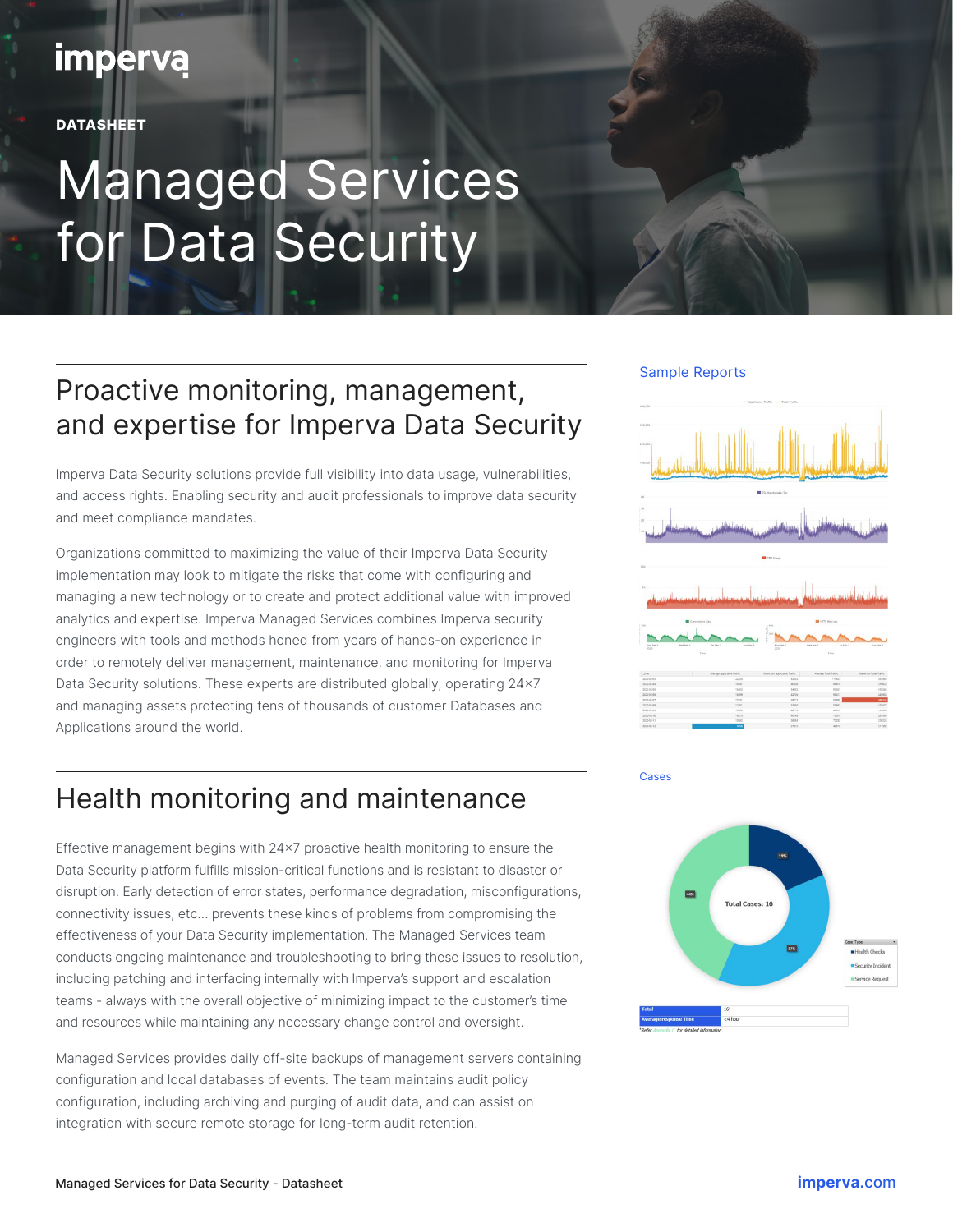### Security monitoring and incident response

Managed Services builds on that foundation by providing 24x7 proactive security monitoring. Through statistical analysis and correlation across the Data Security product suite and custom solutions within the Imperva Managed Services architecture, the team identifies threats, potential breaches, and anomalous behavior. On such occasions, Managed Services engineers perform initial assessment and triage, collecting data and identifying potential false positives, then if required escalate to the customer's designated security contacts to provide details of the incident, context, and recommendations. Imperva's Managed Services engineers remain engaged after initial notification, working with the customer's security staff to modify or create new policies, collect additional reporting, and other tasks that may be necessary to bring the incident to a satisfactory resolution.

In addition to the curated suite of security policies that power proactive monitoring, Imperva Managed Services engineers tune policies and profiled patterns and are available to modify or create new custom policies upon request to address the changing nature of the customer's environment, business, and regulatory compliance needs.

#### Sample Reports

#### **Purpose**

This document pro vides the quarterly analysis and review of your environment It covers security and audit data analysis, health monitoring and performance, customer requests



#### Insights and expertise

Customers can take the value of their Data Security implementation to the next level with additional insights and valuable expertise provided by Managed Services engineers. Managed Services delivers quarterly reporting summarizing health and security trends within their environment, identifying pressing issues, and providing recommendations on how to mature their Data Security implementation.

Whether executing advanced scans such as database security assessments and sensitive data classification, delivering custom reporting on auditing or configuration, or being available for consultation and thought leadership on new challenges that Imperva Data Security can address, Imperva Managed Services engineers are trusted advisors who ensure that customers using Imperva Data Security meet - and exceed - the security and compliance objectives that will make their business thrive.